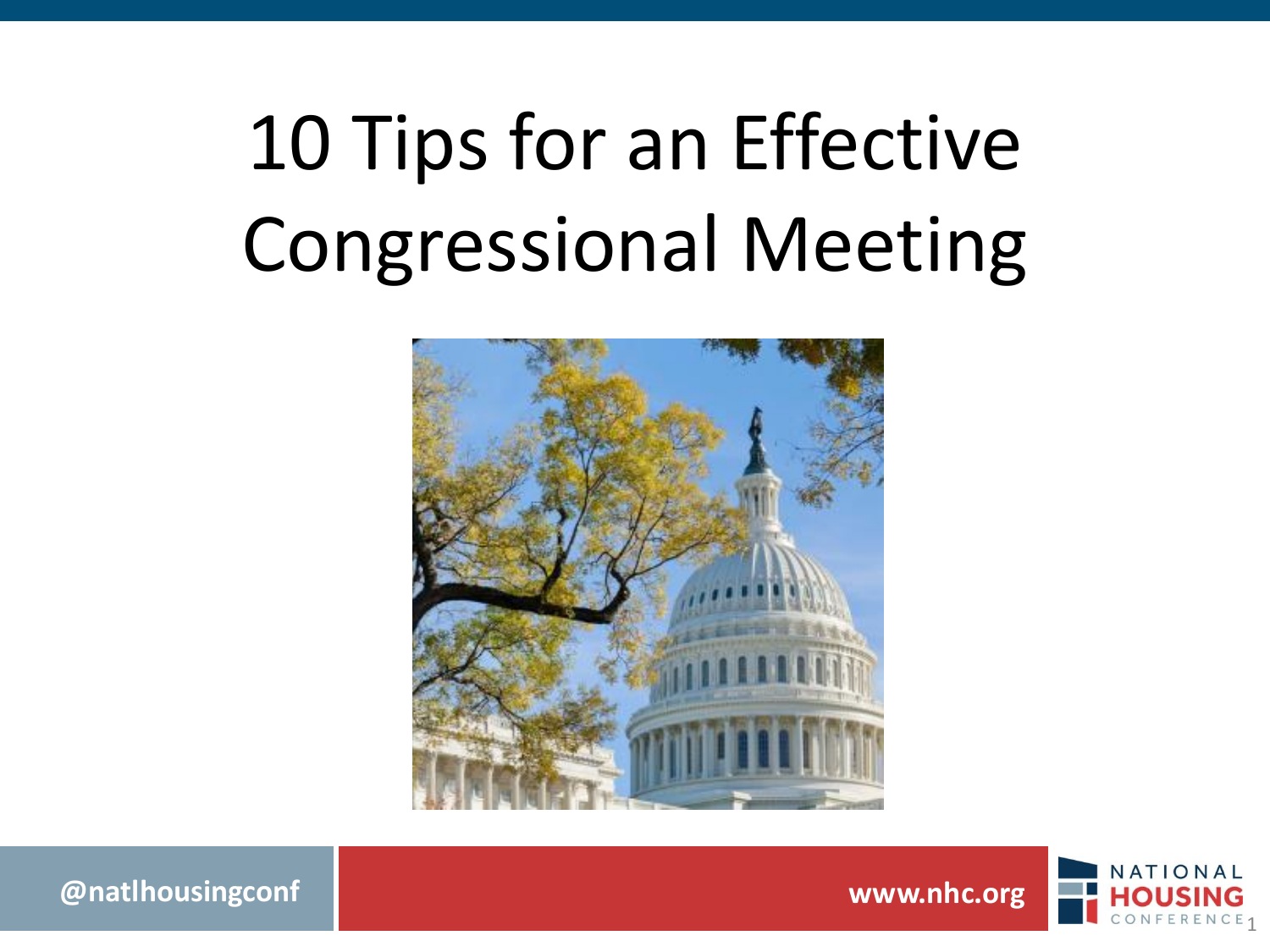#### **What to Know Before You Go**

- ALL politics are local
- One constituent letter represents ten voters
- One constituent visit represents 100
- Your visit is what you make of it.
	- Talk to your friends when you get home.
	- Follow up on your meeting with a letter/email

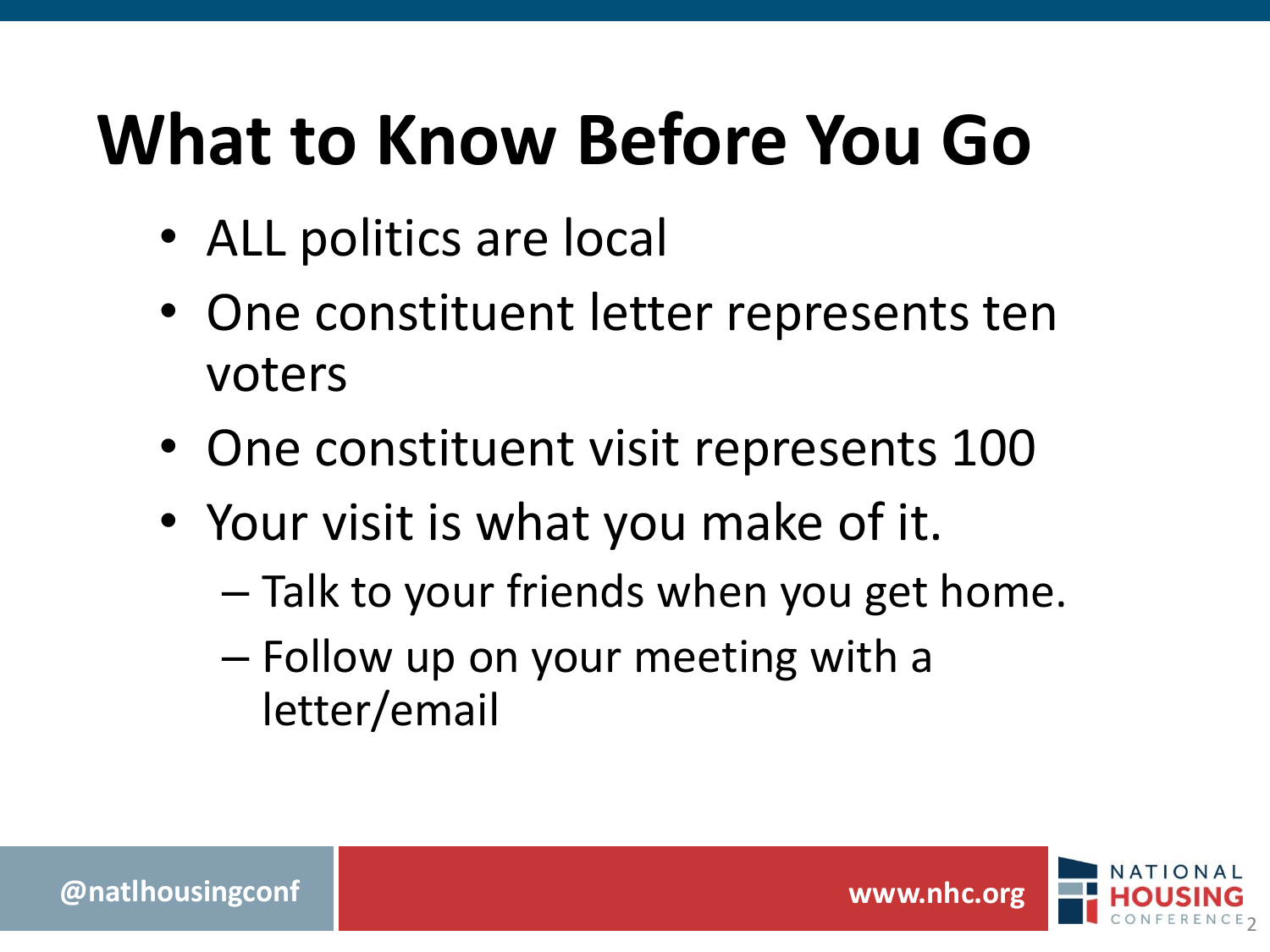#### **What to Know Before you Go (con't)**

- Most politicians are experts at making people "feel" heard.
	- $-$  Their objective  $-$  get through the meeting without having to agree to anything at all.
- YOUR objective a concrete commitment to take SPECIFIC ACTION.

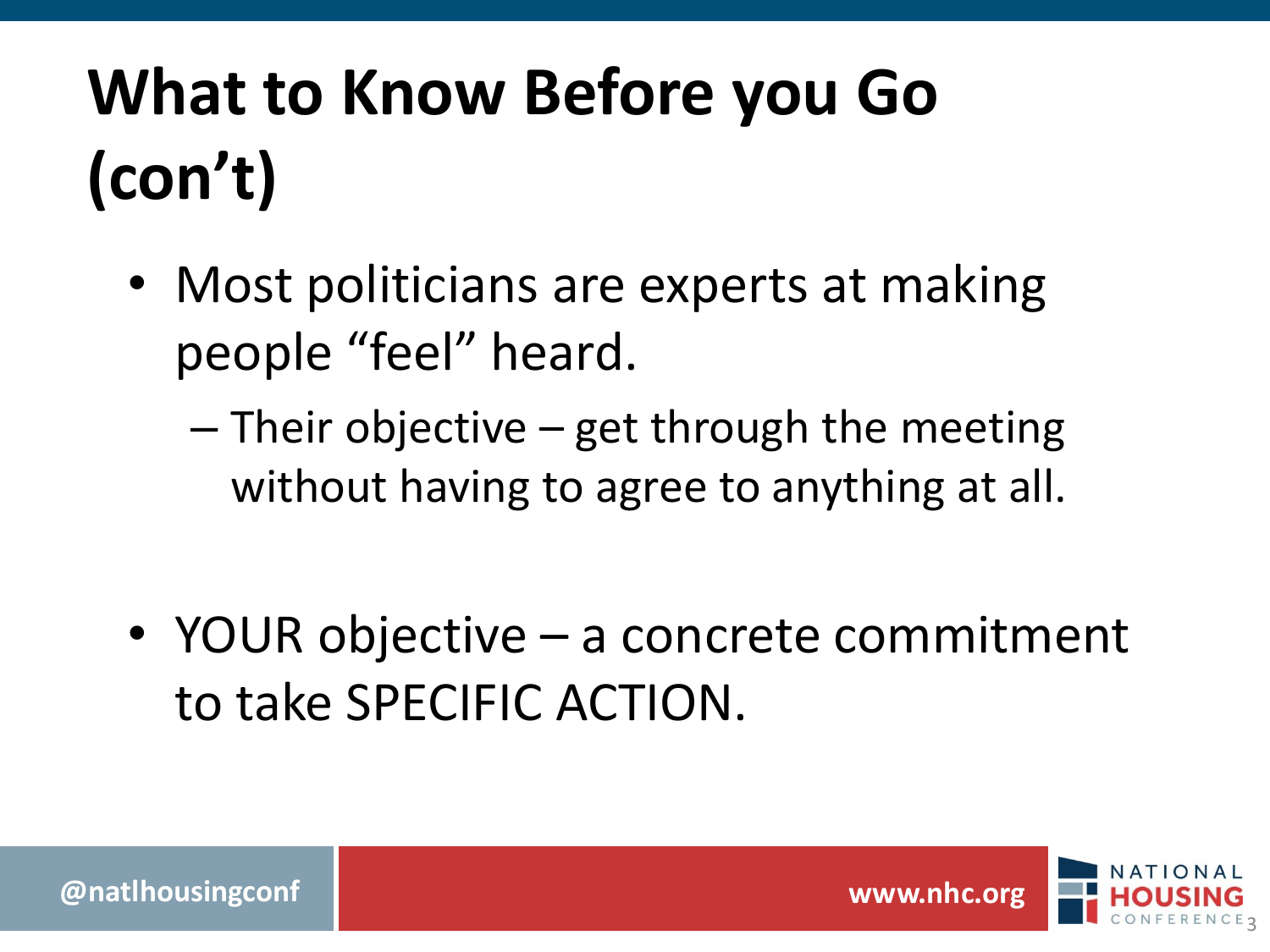#### **1) Select a spokesperson**

• Choose one to do most of the talking.

• If more than one person is going to talk, make sure you know who is going to say what.

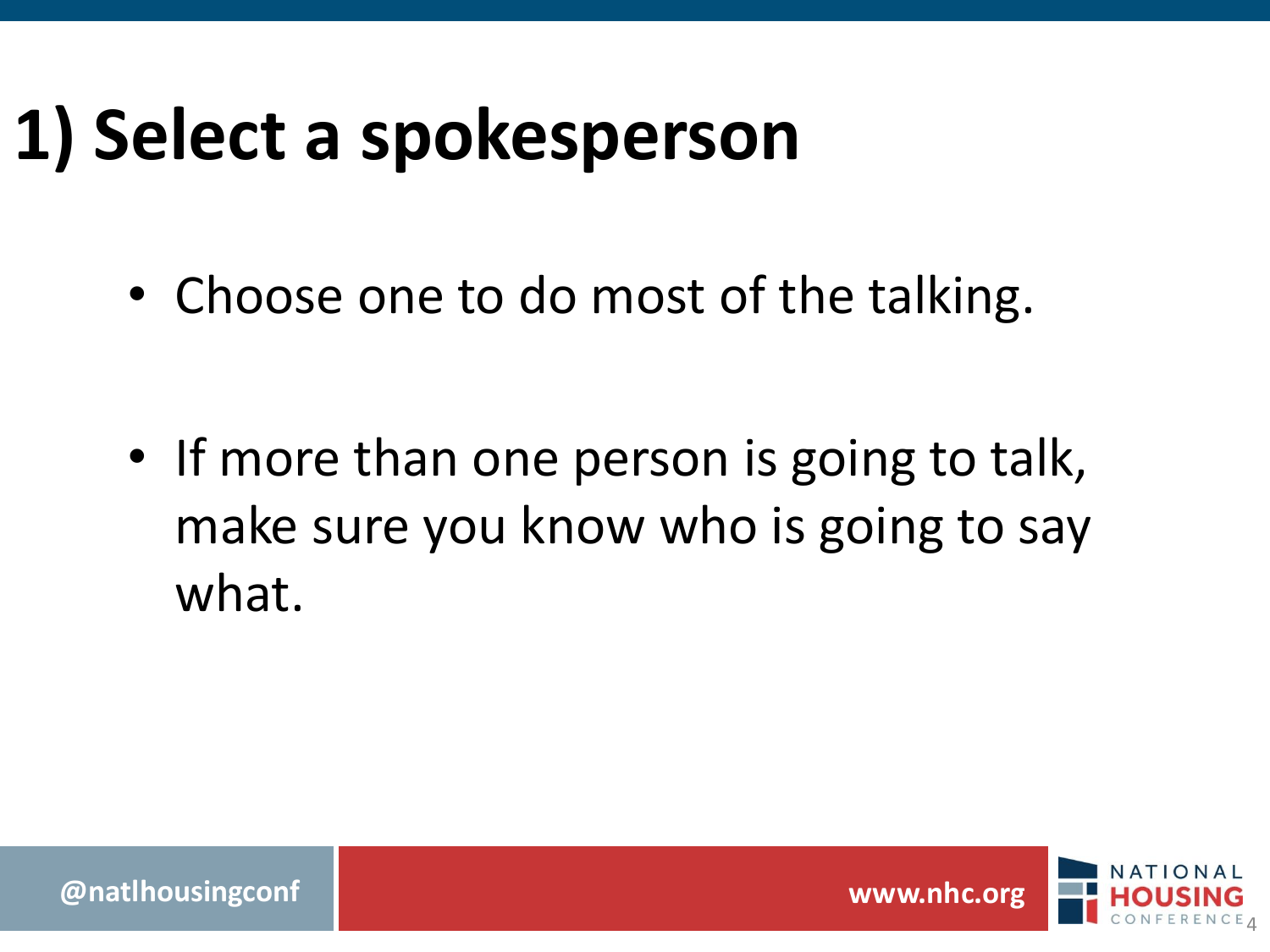# **2) Be prepared**

- Have your talking points handy
- Know ahead of time what is your specific "ASK" and don't leave unsure of their position
- Bring business cards

**@natlhousingconf www.nhc.org**

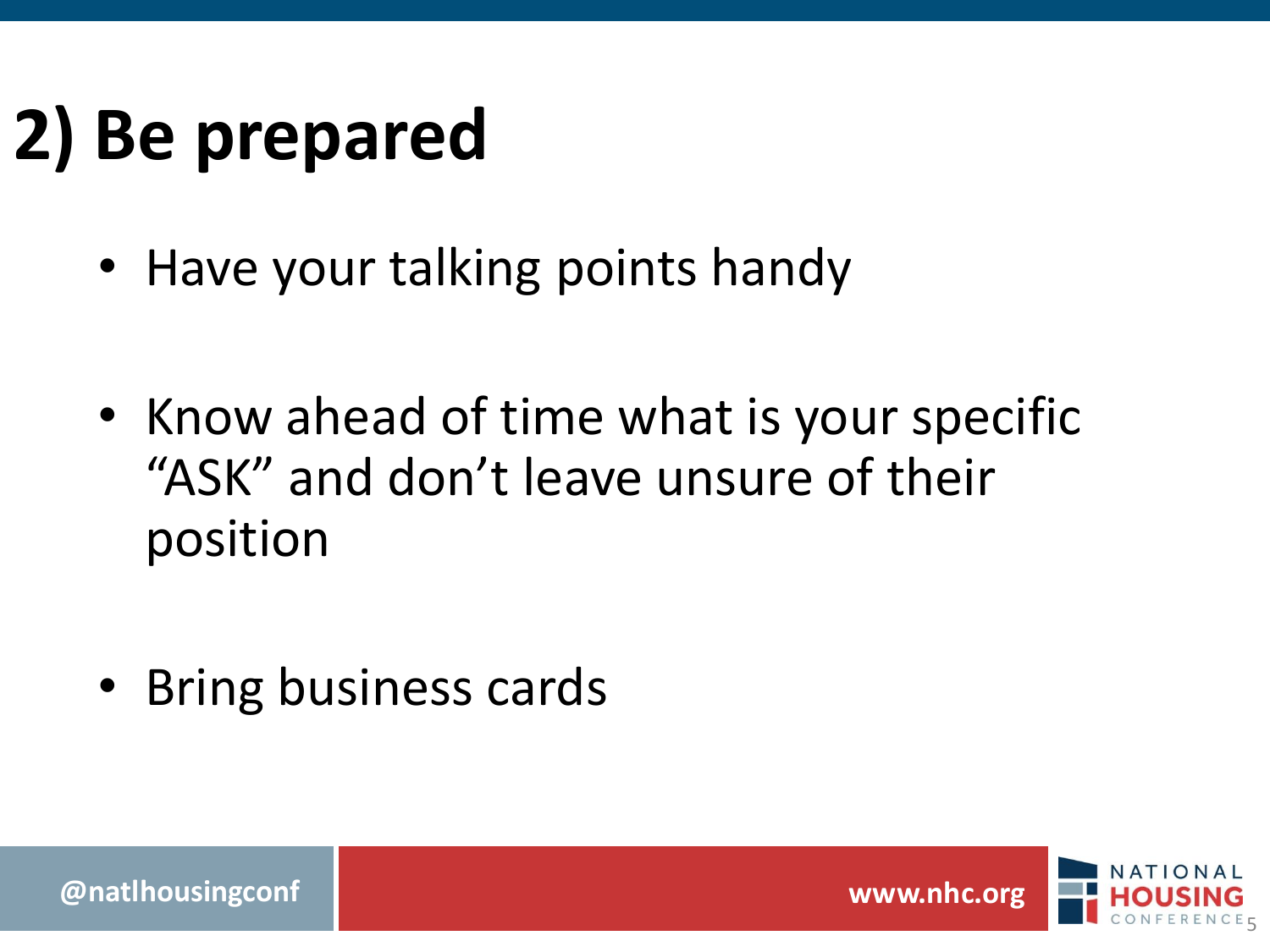# **3) Be prompt**

- Always be a few minutes early so you have time:
	- to collect your thoughts
	- go to the restroom
	- dry off from the heat or rain, and
	- be available in the unlikely event the Member/Staffer is early.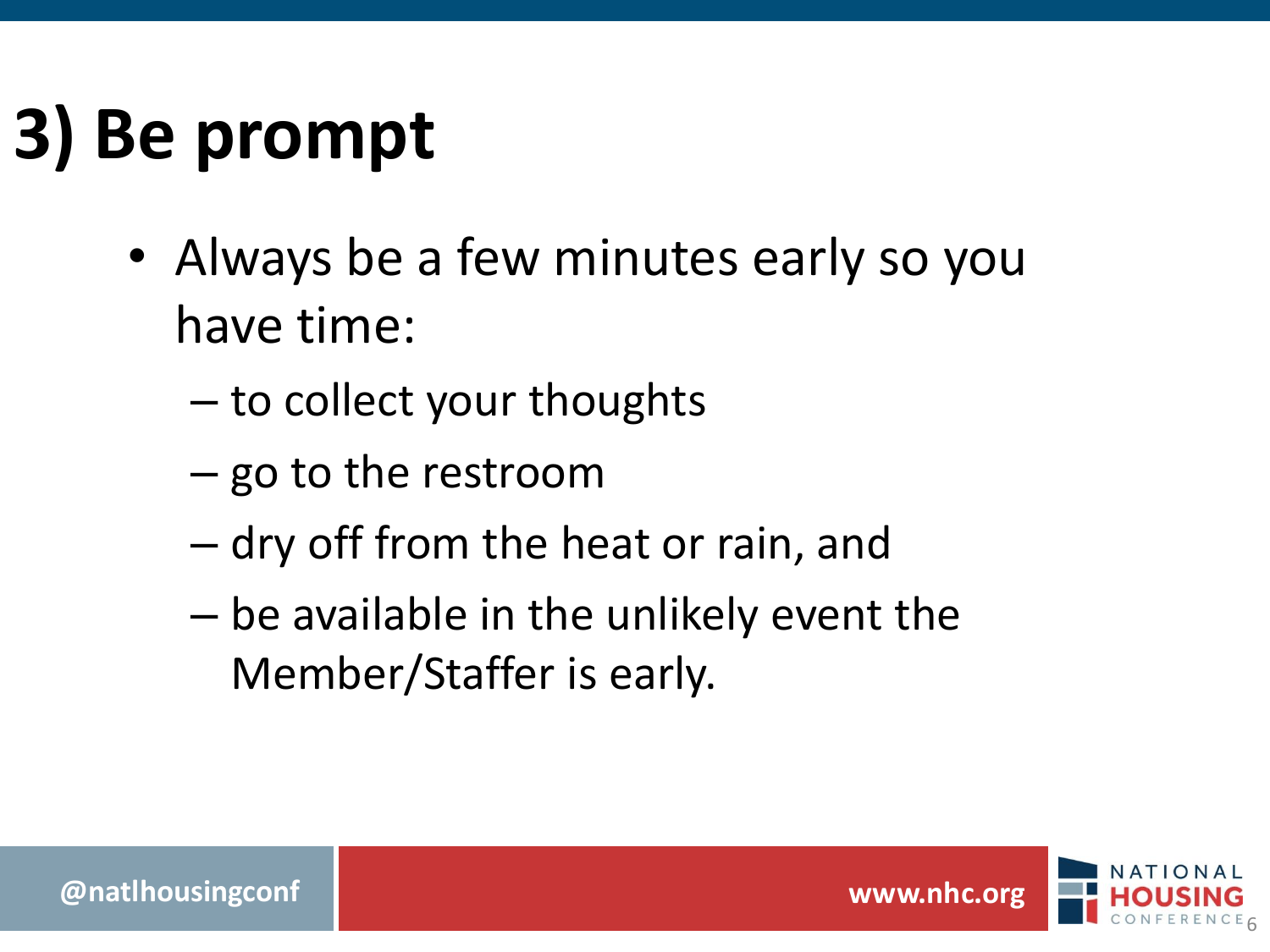# **4) Be patient**

- Chances are that although you are early, the Member/Staffer is late.
	- Congressional Offices have grueling schedules
	- Member Schedules are broken several times a day by important and unimportant things completely outside of their control. Staffers have to flow with their boss, as well.



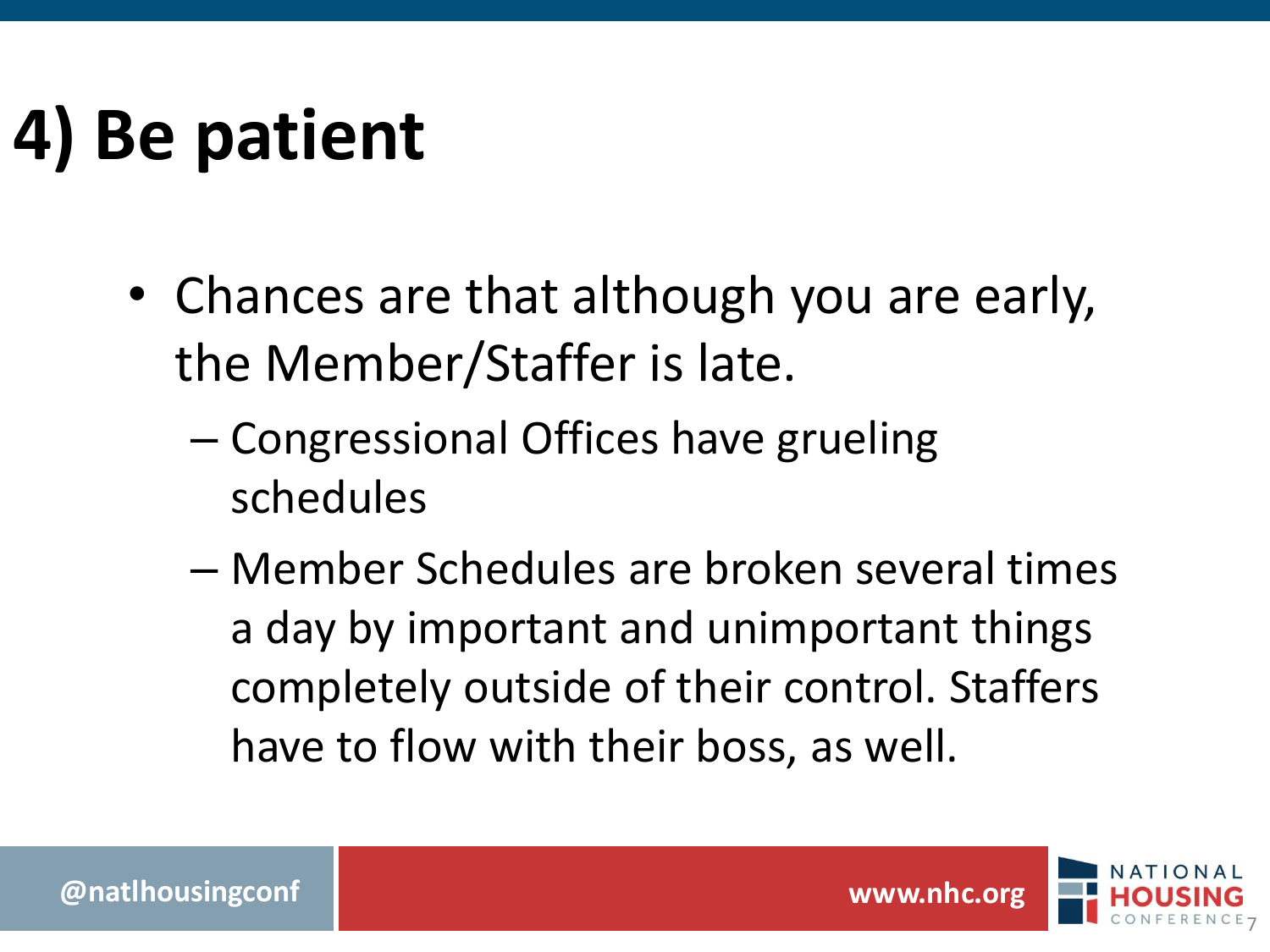# **5) Be realistic**

- It's no easy task to change a law in this country. Our democracy was created that way on purpose.
	- If they haven't co-sponsored, they should
	- If they have:
		- Thank them.
		- Then ask them what more they might do:
			- Co-sign a Dear Colleague
			- Talk to their colleagues
			- Work with XX and XX to get the bill through committee.

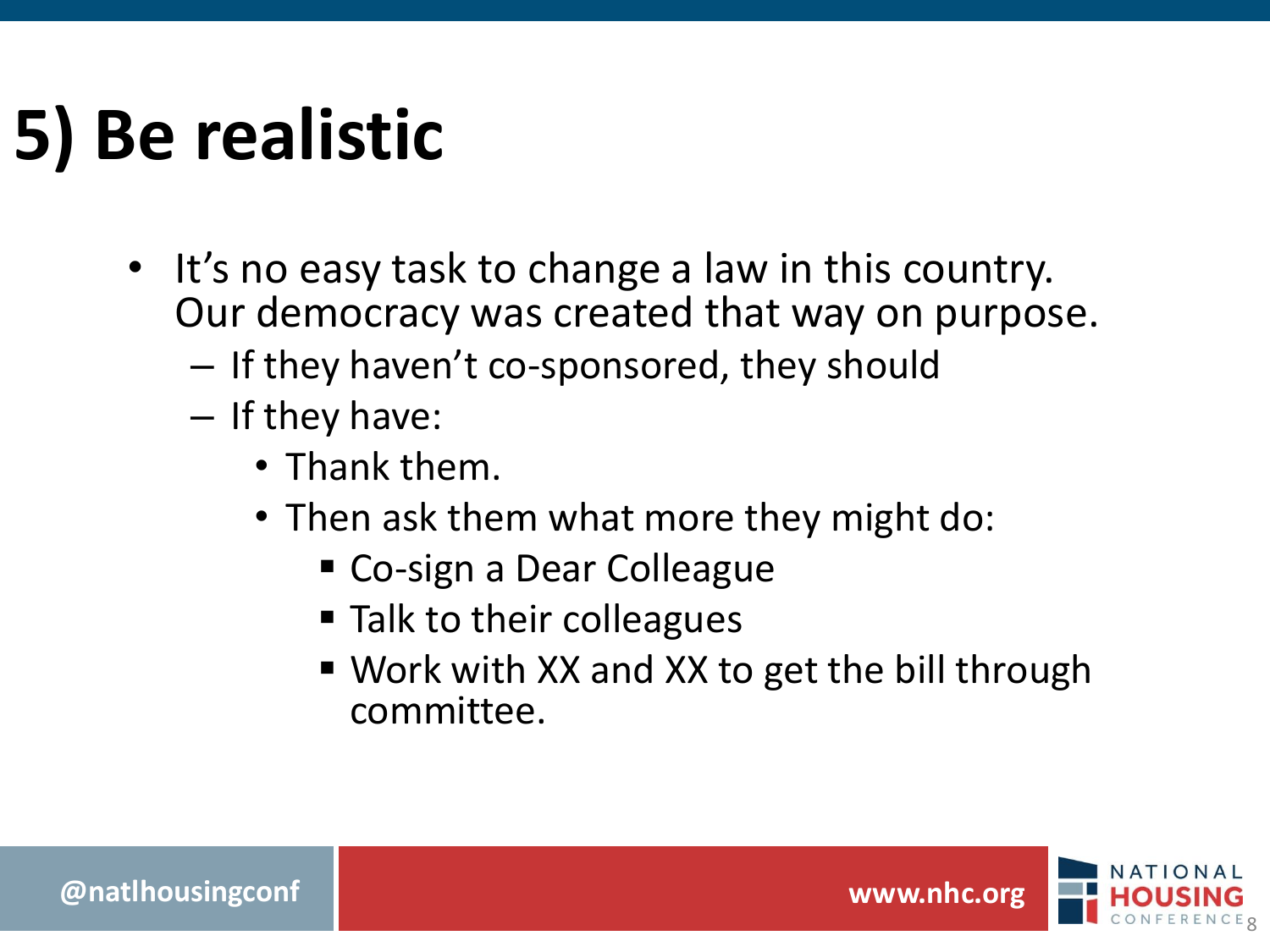### **6) Be concise**

- It is highly unlikely that a Member of Congress has scheduled more than ten minutes for a constituent meeting.
- Be sure you can get your point across in five or less, with the expectation that they will ask questions.

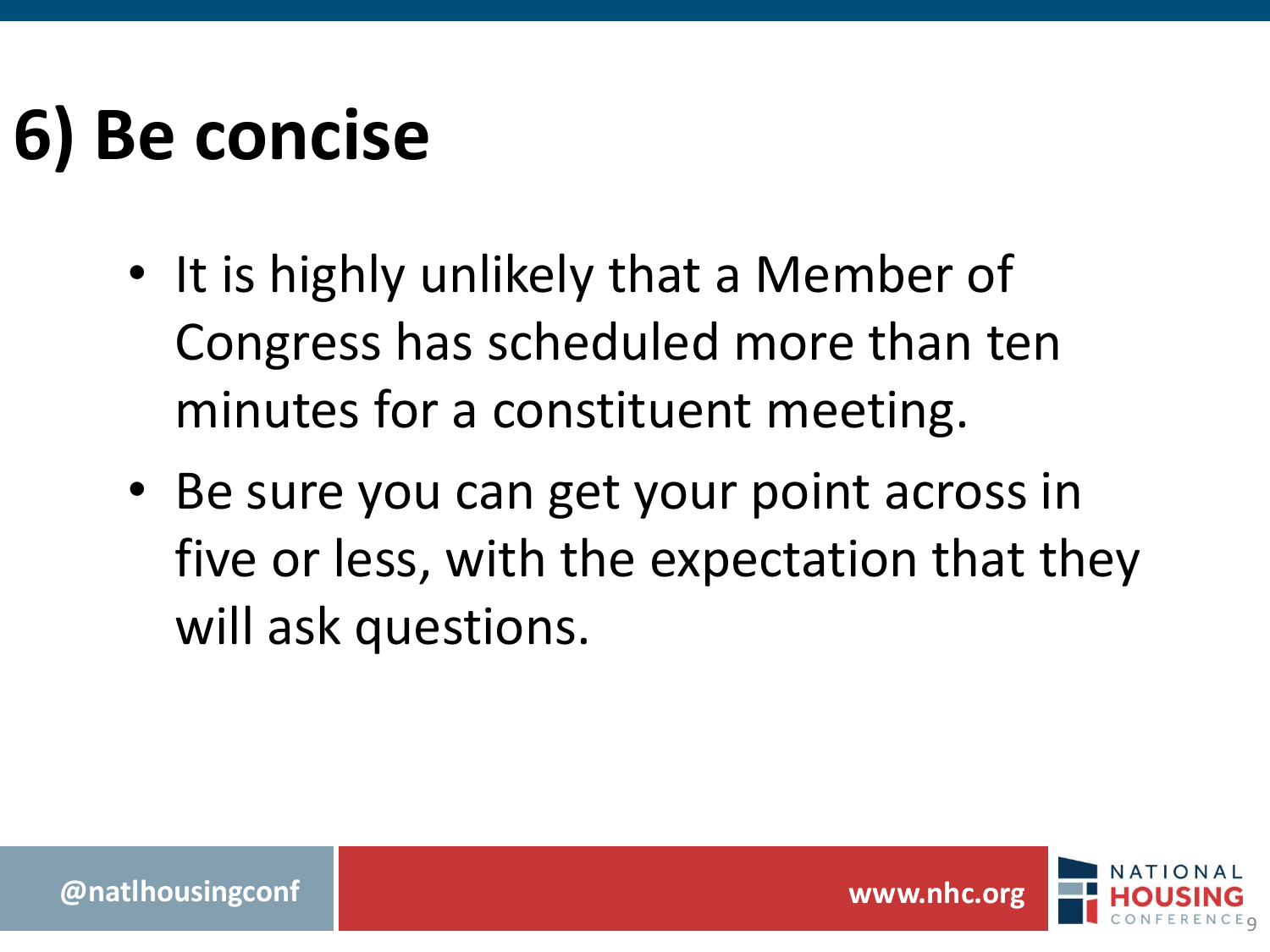# **7) Be positive**

- Sometimes, a Member of Congress will tell you they can't support your position. If they do, they mean it.
	- Don't debate them
	- Be positive and look for common ground.
	- Be clear, specific and polite.
	- Leave the door open to the Member coming around – **(Bipartisanship is back in style)**

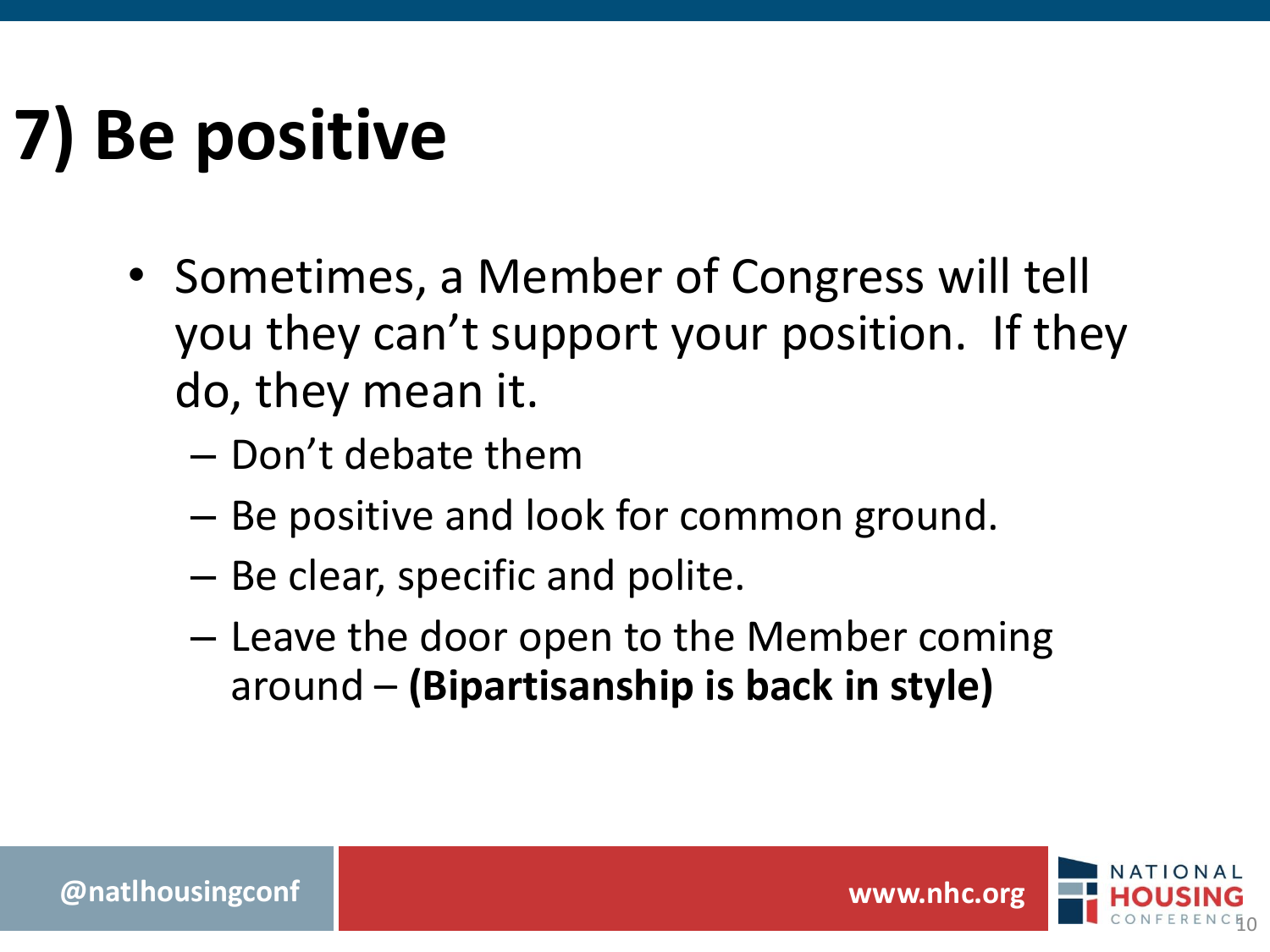#### **8) Staffers Matter – a Lot**

- Yes, they look like they just graduated college, and they probably did. BUT:
	- In 90 percent of a Representative's decisions, they are the first and last voice he or she hears.
	- They always appreciate being treated with respect.
- Often, the Member of Congress cannot make the meeting; the staffer may meet with you instead:
	- This is not a bad thing.
	- You may just get more time with a person who will be your advocate after you are gone.

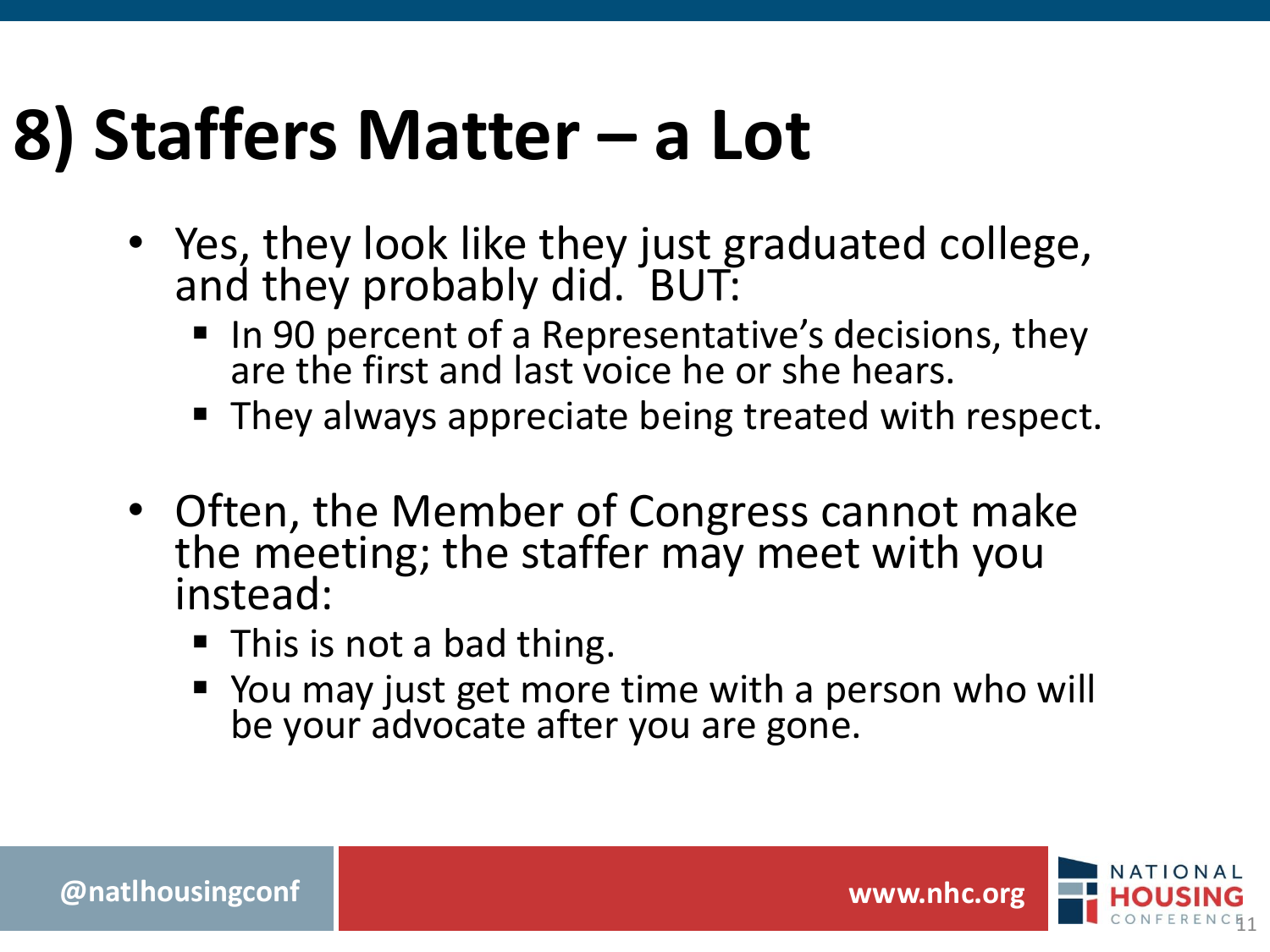# **9) Leave it in writing**

• Make sure you have a "leave-behind" with your talking points, supporting materials, contact info and other useful information.

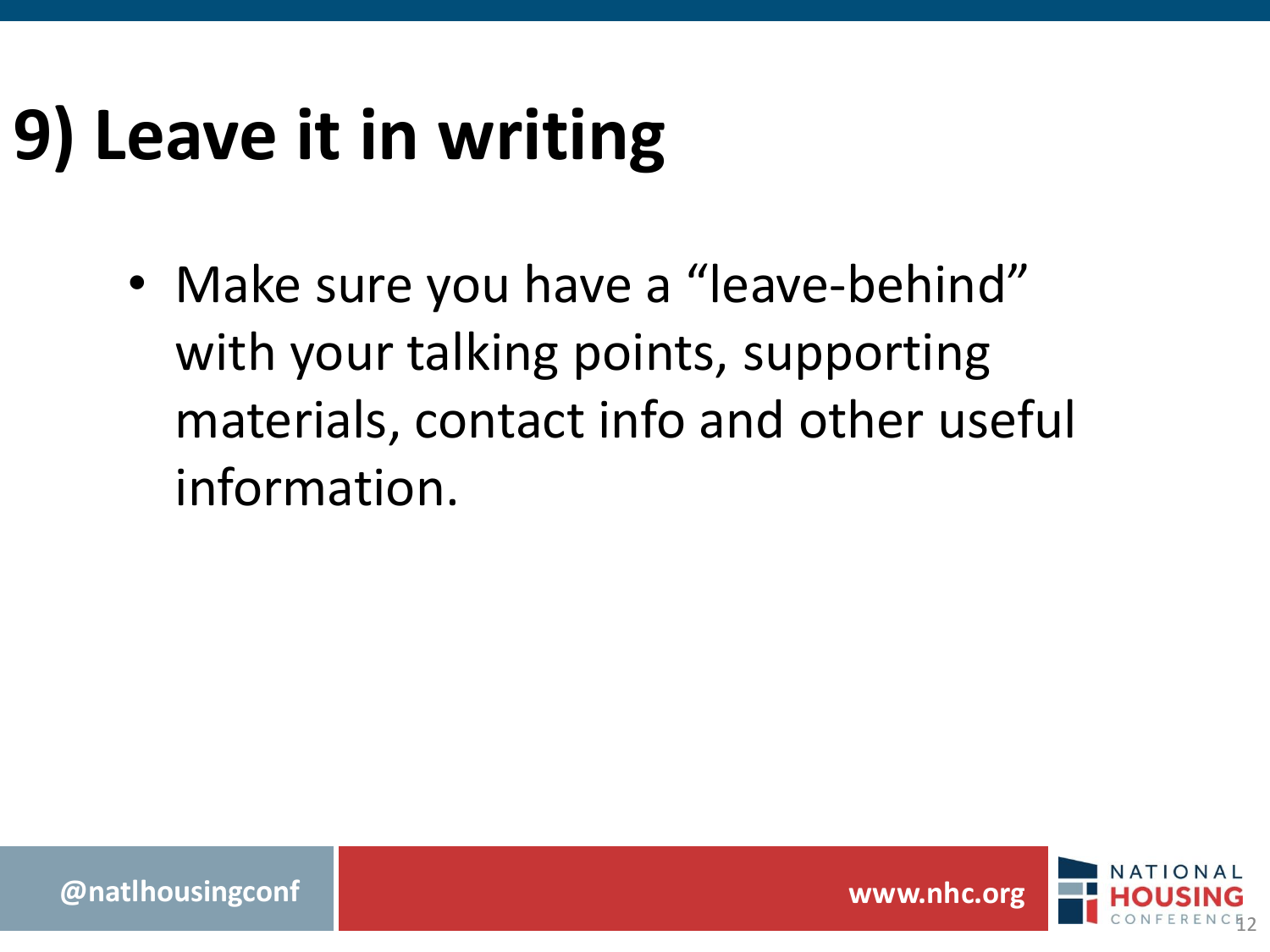#### **10) Write a Thank You note**

- Write a letter expressing appreciation for the Member or staffer's time and briefly summarize any commitments you may have received.
- This may be the most important part of a successful meeting.
- IMPORTANT: Remember the staffers name that greeted you first.